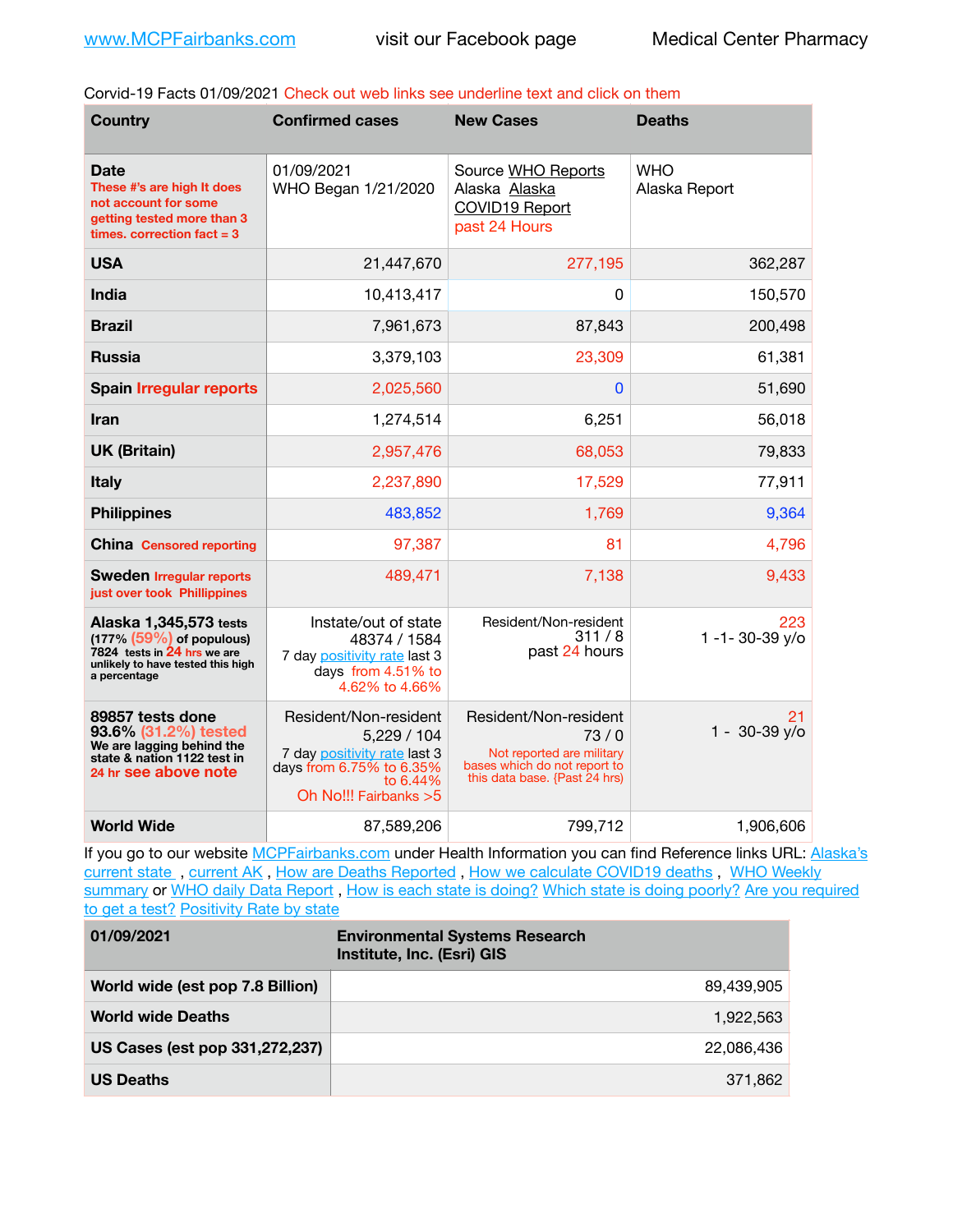Impact of COVID-19 on the US Healthcare system

Estimated US Population 331.3 million 133.4% (44.5%) have been tested (441.7 million) Estimated 5% of US population will test positive for Covid-19 16.56 million (currently 22.1 Million have or 7.1% of population) we have currently tested an est. 441.7 million based on 22.1 mill that have tested positive discount some of these numbers by 67% to account for multiple testing of same person.

If 8% will require hospitalization of the 16.56 million positive cases, we would need 1.325 million beds. Estimated by the American Hospital Association there are 800,000 staffed beds available.

The US has 2.8 hospital beds per 1000 our needs could be 56, China had 4.3, Italy 3.2, South Korea 12.3

The USNS Mercy and Comfort added 2,000 staffed beds, not ICU

Of these estimated to be admitted to ICU 860,000. to ICU beds

The US has 16,000 ICU beds we have 68,000-85,000 beds

 The Needs

US could need 299,000 beds with ventilators  $\leq 16,000$  ventilators

**Summation:** Estimated needs could be 1.325 million hospitalized beds for just COVID-19 patients alone. If positives represents 5% of test run, then approximately 441.7 million have been tested, we have no idea how many tests have been run or how many multiple tests conducted on the same person, resulting in 22.1 million positive tests run with 371862 with 4719 deaths in the past 24 hours, ave 2740/day. In AK, with 48374 positive cases 6.36% of Alaska, 1079 hospitalizations, and 223 deaths. Hospitalization rate is 2.23% of those that test positive, Death Rate 0.461% overall or 20.67% of those hospitalized.

Currently 3 Variants known in US (Europe's (china's)) Primary, and a UK and South African, only Europe's in Alaska.

Normal ICU stay 5-7 days, estimated ICU stay for COVID-19 2-3 weeks and they could tie up a ventilator for that length of time also, helping only 1/3 as many patients.

This is why we need to flatten the curve by social spacing and only essential travel.

Expected Death (these are just estimates based on other countries) if 5% of the US Population (16.56 million) test positive and if

1% die = 165,600 people

2% die = 311,200 people

3% die = 496,800 people

6% die = 993,600 people obviously we have passed the 1.325 million positive cases we are 21.5million so if 5% of the US population (16.56 million) test positive and 6% of those die = 993,600 deaths if no vaccine, or if 3.09% (511,704) will die, we are 73% of the way there in 42 weeks.

 World wide death rate of positive tests actually 2.15%. The US is at 367143 1.68% of those actually tested positive, that is 73% lower death rate than when we started in 3/2020 , started at 6%. There are 7.8 Billion people in the world 331 million live in the US (4.2% of the world's population) 6.67% have tested positive. The US deaths represents 19.34% of the world's death numbers and 24.69% of worldwide confirmed cases. In comparison to the flu in the US

CDC Estimates. From 2010 to 2016, the flu-related death rate was between 12,000 and 56,000, with the highest season being 2012 to 2013 and the lowest being 2011 to 2012. Most deaths are caused by complications of the flu, including pneumonia or a secondary bacterial infection of the heart or brain. or 2,000 to 9,333 per year. In 2020 in the US has 19 million cases 180,000 hospitalized and 10,000 (0.052%) have died, typically it is 2% will die, compared to 1.68% with COVID19. 133.4% (US), 177% (Alaska), & 93.6% (Fbks) are still too few to protect us from future outbreaks. Experts feel that we need either need people to get infected with the virus and develop antibodies or get vaccinated to create immune antibodies to protect us, that we need >60% of the population to have positive antibody tests and preferably 70-90%, one expert felt they would not feel confident til >85% were positive, to give assurance (herd immunity) in order to go without masks and social distancing. NY City seems to have the highest number at 20%. Testing is so important. Currently we are testing at 42.64 Million tests per month. At this rate to test everyone once it will take 7.869 months or over 0.65 years. To test 3 times it would take 23.07 months or 1.95 years

The Flu (Influenza kills approximately 1-2% of those infected, SARS killed 800 people total, COVID19 appears to kill 1.68% of those that test positive or 16% less deadly than the flu and seems to be more contagious. (Seems to spread more readily)

Alaska has 48374 so far, 5229 in Fairbanks or 1 of every 11 of Alaskans, and was 1 in 4, with 223 deaths, the first case was transient foreign airline crew member. Interesting, the Source of Alaska's SARS-Cov2 virus originated not from East Asia by travelers or the west coast (Washington where it was first observed) , but came from the east coast of the US, and they were inoculated first from Europe, accordingly from New York's Governor and CDC.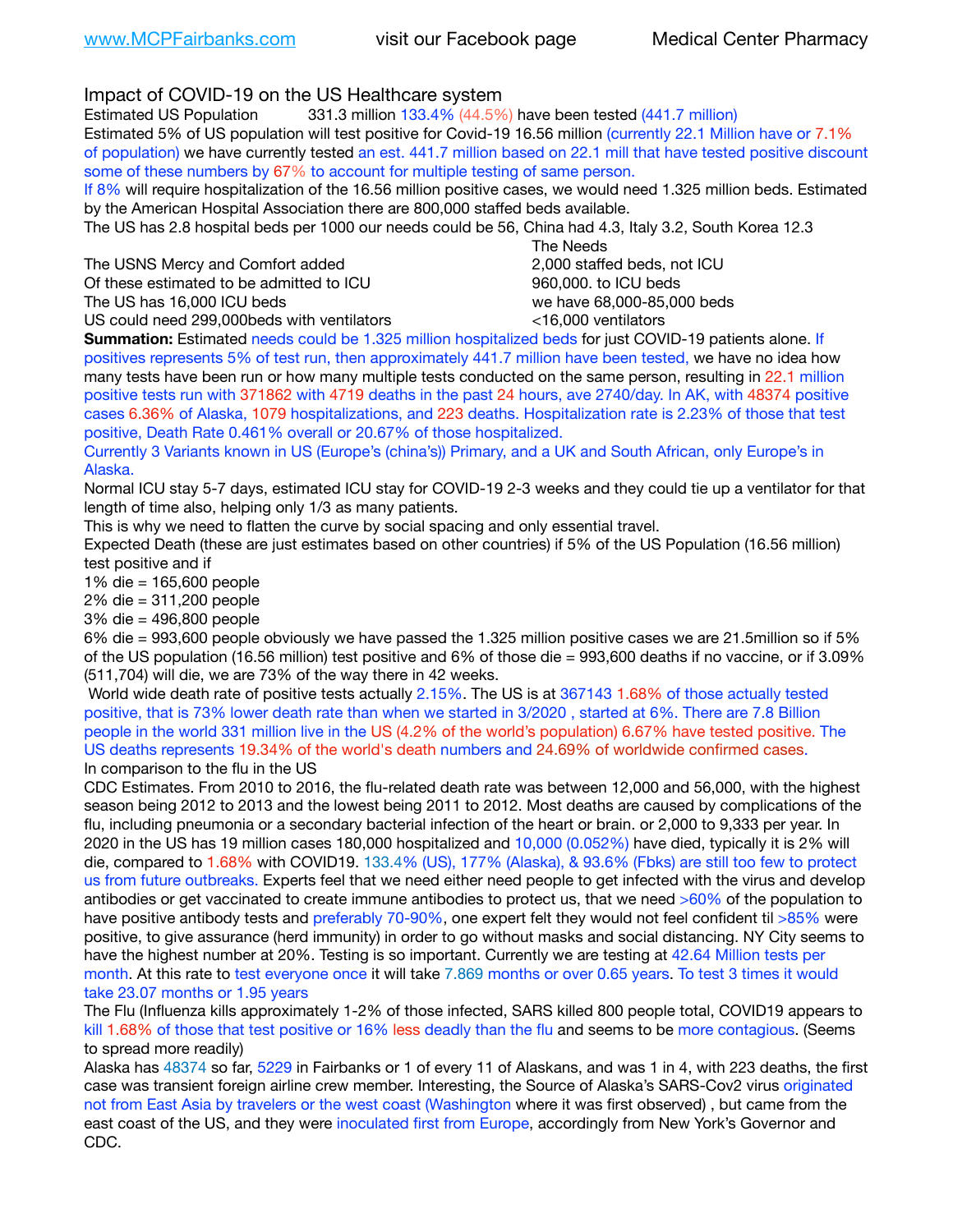**Best practice protection** is good personal Hygiene do not touch eyes, nose, mouth, wash hands frequently for at least 20-30 seconds, before you touch your face, and observe personal spacing of 6-18 feet. Remove your shoes in your house, frequently clean surface areas, let the cleaner sit 15-20 sec before wiping off. **We are recommending to wear any kind of mask.**

Drug treatment is being researched, but as yet not been verified, only suggested. Best to isolate those sick and isolate those most susceptible (old and preconditioned with risk factors)

**Risk factors:** Cardiovascular disease (56.6%), Obesity (41.7%), Diabetes (33.8%), age >60, respiratory problems, especially smokers or those who vape, High Blood Pressure

If you have been exposed self isolate for 2-4 weeks

One episode in China, a man tested negative for 27 days before showing symptoms. So Isolation may want to be considered up to 4 weeks not just 2 weeks.

Italy 1 in 10 positive cases admitted to ICU due to Hypoxic failure requiring mechanical ventilation. In NY it was 1 in 7 that required hospitalization, of the 5700 hospitalized 2634 were discharged (79% (2081)) or added (21%(553)), 9 in 10 put on a ventilator died.

Public policy development and education is important. How Long does Covid-19 stay on objects

| Air                              | up to 3 hours |
|----------------------------------|---------------|
| Copper                           | 4 hours       |
| Cardboard (Amazon Box)           | 24 hrs        |
| Plastic surfaces/Stainless Steel | 72 hours      |
| Mucosal surfaces                 | unknown       |





## Updated graph numbers.

| Project outward                |  |                        |
|--------------------------------|--|------------------------|
| Exhalation can spray           |  | 1.5 m $(4.9$ ft)       |
| spittle (droplets)             |  |                        |
| Coughing                       |  | $2 \text{ m}$ (6.6 ft) |
| Sneeze                         |  | 6 m (19.7 ft)          |
| Development of immune response |  |                        |

Early viral testing tests to see if you currently have the virus.

Later antibody testing tells us if you have been exposed and survived. But does not tells us if you have immunities to the virus. We will need to have both tests done in order to open the community.. Viral Antigen and Viral RNA tells us you have the disease and can spread the disease and can or are

currently sick.

IgM (short term) and IgG (long term antibodies) tells us you have experienced the virus or had the vaccine, and got over it. You may be resistant if your [antibody levels](https://www.cdc.gov/coronavirus/2019-ncov/lab/resources/antibody-tests.html) are high enough. [Current](https://l.facebook.com/l.php?u=https://www.itv.com/news/2020-10-26/covid-19-antibody-levels-reduce-over-time-study-finds?fbclid=IwAR3Dapzh1qIH1EIOdUQI2y8THf7jfA4KBCaJz8Qg-8xe1YsrR4nsAHDIXSY&h=AT30nut8pkqp0heVuz5W2rT2WFFm-2Ab52BsJxZZCNlGsX58IpPkuVEPULbIUV_M16MAukx1Kwb657DPXxsgDN1rpOQ4gqBtQsmVYiWpnHPJo2RQsU6CPMd14lgLnQnFWxfVi6zvmw&__tn__=-UK-R&c%5B0%5D=AT1GaRAfR_nGAyqcn7TI1-PpvqOqEKXHnz6TDWvRStMnOSH7boQDvTiwTOc6VId9UES6LKiOmm2m88wKCoolkJyOFvakt2Z1Mw8toYWGGoWW23r0MNVBl7cYJXB_UOvGklNHaNnaNr1_S7NhT3BSykNOBg) [View of antibodies/immunity](https://www.livescience.com/antibodies.html)[.](https://www.itv.com/news/2020-10-26/covid-19-antibody-levels-reduce-over-time-study-finds) We have tested currently 177% (59%) of the Alaskan population and over little over 133.4% (44.5%) of the US population, discount these numbers by 67% to reflect multiple testing of the same person. To be safe, we need at least 25% to see if we are making progress, [60%](https://www.jhsph.edu/covid-19/articles/achieving-herd-immunity-with-covid19.html) to [barely qualify](https://www.nature.com/articles/d41586-020-02948-4) to be safe, and [70-90%](https://www.mayoclinic.org/herd-immunity-and-coronavirus/art-20486808) to be assured we

will not see a second wave of sickness. Some experts will [not feel safe til we are at 85%.](https://www.bannerhealth.com/healthcareblog/teach-me/what-is-herd-immunity) Three types of clinical laboratory COVID-19 or SARS-CoV-2 tests are being developed: Molecular Gene sequencing (current method), Viral antigen (testing parts of the virus), Host antibody tests (serology). They detect the virus in different ways.

Mask & Mask Usage: N95 filter out 95% of the particles in the air 3 microns in size or larger.

Mold sizes are about 10-12 microns in size. Bacteria are larger, so is dust

Gas molecules and viruses are smaller. PM2.5 are 2.5 microns in size.

**Viruses** can be 1 micron in size, 0.3 micron in size, or 0.1 microns in size, so they **will pass right through**. **We recommend wearing any mask, the mask may provide up to 5 times the protection** over **wearing no mask at all**. It still **does not protect** the wearer from contracting the infection, it **can inhibit** the spreading, something is **better than nothing at all**.

**Remember there is a clean side ( the side towards you) and a dirty side,** the side to the contaminated air is dirty. If you are COVID positive then this is reversed. When handling the mask, do not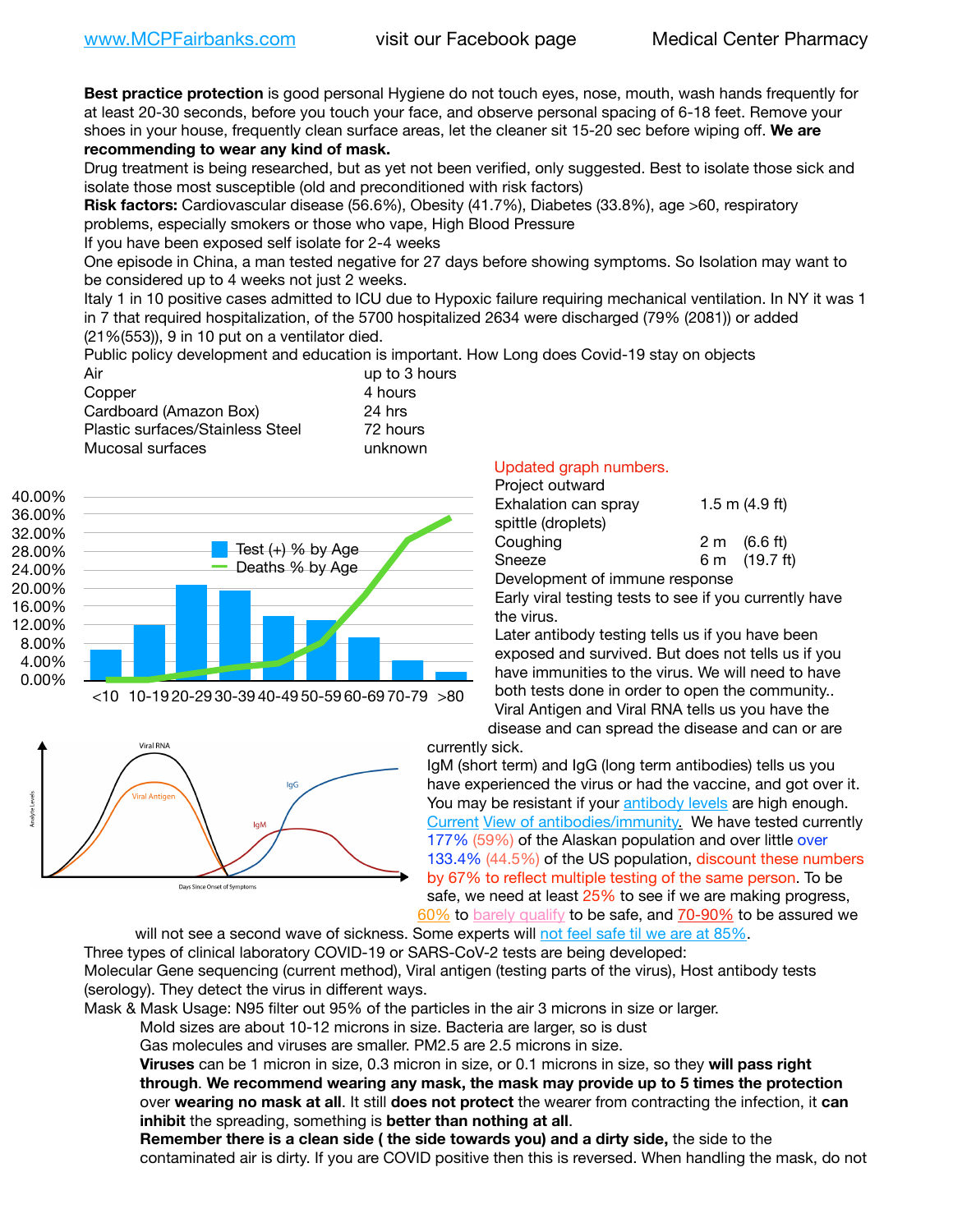touch the dirty side and then touch your face, Wash properly your hands first after touching the dirty side before touching your face. If you are infected the dirty side is the inside surface of the mask.

Wash your homemade mask in hot water wash >133F (for at least 10 minutes) and rinse to sanitize with high heat >133F Plus and a weak bleach or peroxide (not Both) the mask. Daily if possible. If you are a frontline health care provider with a homemade fabric mask 2 hours. Do not touch the dirty side.

Alcohol solutions should be 60-80% alcohol 70% is optimal. **Keep wet and rub 30 seconds**, or Happy Birthday song sung 3 times.

Hydrogen peroxide diluted to 2% or 4 teaspoonful per quart of water (20ml per 946ml) Bleach the same ratio **Vinegar and ammonia are good cleaning agents, not disinfectants**.

**Do not mix** any of these agents together, toxic fumes can result. **Disinfectants, in order to be effective**, should remain on the applied surface, to be cleaned moist **(wet) for 30 seconds to 4 minutes** depending on material. Caution may dissolve glue or adhesives or bleach and discolor items, check with manufacturers. Do not let it get inside electronic devices. UV (10 minutes), [UV light](http://www.docreviews.me/best-uv-boxes-2020/?fbclid=IwAR3bvFtXB48OoBBSvYvTEnKuHNPbipxM6jUo82QUSw9wckxjC7wwRZWabGw) only kills where it can see.

## **Myths**

Taking hot baths, using colloidal silver, eating garlic soup, gargling with bleach are not proven to be effective. We have already seen using chloroquine taking the wrong form in the wrong dose can be fatal, one death and one critically injured. (see Arizona couple after listening to the president)

**We have heard of all kinds of cures.** To date there is no curative or preventative treatments, only supportive therapy.

At this point there is **no proof** that Quinine, zinc, Hydroxychloroquine, Chloroquine, or Vitamin C works. As they say wives-tale at best, irresponsible reporting most likely. We have seen no information that they work, ineffective dosing issues, over-dosing issues, permanently killing the senses of smell or taste, inappropriate usage, cardiac arrhythmias, and death from the usage of these agents have been reported. The virus may die out with heat of summer, or cold weather, this is a myth

There are a couple of studies at show the virus can withstand 98F

We know the body tries to use up to 104F to potentiate our immune system, to kill viruses. Taking NSAID, Aspirin, Ach-Inhibitors, Arb's and you get the COVID-19 infection are not contraindicated and no clinical evidence that says you should stop any of these classes of medications. It would be misguided and ill advised if you did so

In other words, Unless your doctor makes changes, keep taking your medications unless told to do otherwise.

As of 12/21/20, DHSS is aware of 11 reports regarding possible allergic reactions from Alaska's hospitals to CDC: Bartlett Regional Hospital (8), Providence Alaska (2) and Fairbanks Memorial Hospital (1). Two were identified as anaphylaxis and one of those resulted in hospitalization for ongoing monitoring. In the other three cases, symptoms were mild and not considered anaphylaxis. Symptoms have resolved in all cases and the hospitalized patient has been discharged and is doing well. The CDC said there appears to be no obvious geographic clustering of these reactions, nor was a specific production lot involved. People who experience anaphylaxis after the first dose should not receive a second dose, according to CDC recommendations.

Magnitude of Death Comparison

| <b>Conflict</b>          | Combat Death Past 24 hours |       |
|--------------------------|----------------------------|-------|
| <b>Revolutionary War</b> | 8,000                      |       |
| <b>Civil War</b>         | 214,938                    |       |
| <b>World War I</b>       | 53,402                     |       |
| World War II             | 291,557                    |       |
| <b>Korean Conflict</b>   | 33,686                     |       |
| Vietnam                  | 47,424                     |       |
| <b>Gulf War</b>          | 149                        |       |
| Afghanistan              | 1,833                      |       |
| <b>Iraq</b>              | 3,836                      |       |
| 9/11 deaths              | 2,977                      |       |
| COVID19 deaths 1/9/2021  | 371,862                    | 4,719 |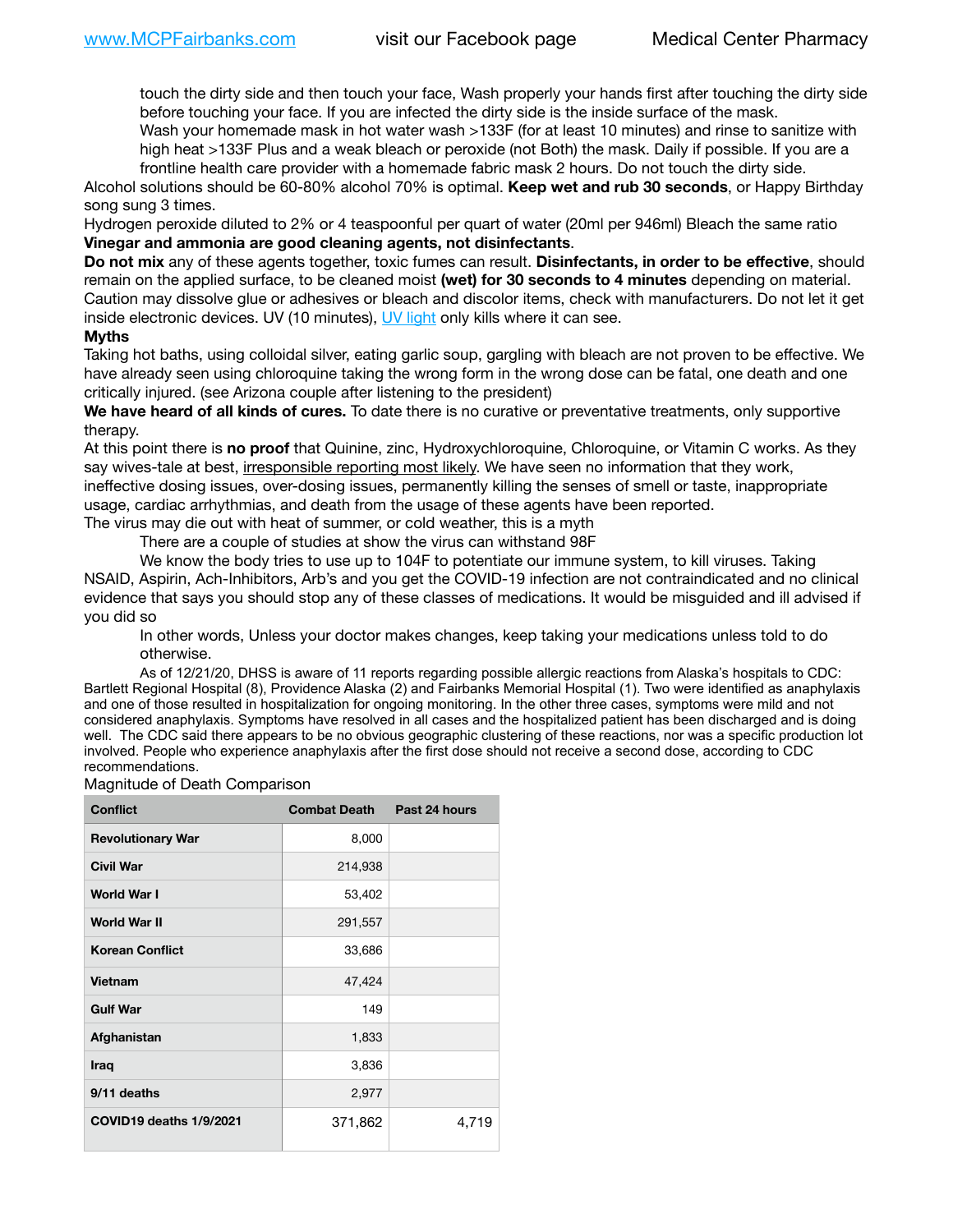| Group                                               | Alaska COVID19 Vaccine plan 12/30/2020<br>update as of 1/9/2021                                                                                                                                                                                                                                                                                                                                                                                                                                                                                                                                                                                                                           | Who can get the<br>vaccines?<br><b>Availability</b>                                                                          |
|-----------------------------------------------------|-------------------------------------------------------------------------------------------------------------------------------------------------------------------------------------------------------------------------------------------------------------------------------------------------------------------------------------------------------------------------------------------------------------------------------------------------------------------------------------------------------------------------------------------------------------------------------------------------------------------------------------------------------------------------------------------|------------------------------------------------------------------------------------------------------------------------------|
|                                                     | Who is in this group                                                                                                                                                                                                                                                                                                                                                                                                                                                                                                                                                                                                                                                                      |                                                                                                                              |
| Phase 1a Tier 1                                     | Long Term care Facility - Staff & Residents<br>Skilled care, Assisted living,<br>Intermediate care with developmental disabilities,<br>Residential Care facilities,<br>State Veterans Homes.<br>Front Line Hospital and Health care workers, beside personal, High<br>Risk jobs (examples ICU, ER, Surgery, Physicans/prescribers,<br>COVID units, Respiratory/OT/PT/ST Therapists, Lab Techs, Facility<br>Security, House Keeping (Environmental services), Dietary)                                                                                                                                                                                                                     | Now, limited<br>audience                                                                                                     |
| Phase 1a Tier 2                                     | Front Line EMS Fire Service providing medical services, Vaccine providers,<br>(That their services are critical), Air and Ground EMS, Community health<br>aides, Practitioners. Health care workers providing vaccines                                                                                                                                                                                                                                                                                                                                                                                                                                                                    | Now, limited audience                                                                                                        |
| Phase 1a Tier 3                                     | Starting 1/4/2021<br>Healthcare workers who have contact with residents >65 y/o and provide<br>regular healthcare services that can not be postponed without impacting<br>short or long term outcomes, or cannot be provided remotely (Not regular<br>populous yet), direct patient contact, in contact with infectious materials,                                                                                                                                                                                                                                                                                                                                                        | Starting 1/4/2021                                                                                                            |
| Phase 1a Tier 4                                     | Health care workers providing COVID19 vaccines to phase 1 populations                                                                                                                                                                                                                                                                                                                                                                                                                                                                                                                                                                                                                     | <b>TBA</b>                                                                                                                   |
| Phase 1b Tier 1<br>(Start of general<br>population) | Age > 65 (General Public) register http://covidvax.alaska.gov/ starting<br>1/6/2021 for appts after 1/11/2021 (All appts filled within 24 hrs of<br>openning)                                                                                                                                                                                                                                                                                                                                                                                                                                                                                                                             | 1/11/2021by appt.<br>Accepting appt<br>statewide 1/6/21                                                                      |
| Phase 1b Tier 2                                     | Front Line Essential >50 y/o who's duties are performed with the public/co-<br>workers < 6 feet apart. Emergency responders(troopers, firefighters, Office<br>of children Services staff, Public health workers, teachers K-12, staff,<br>childcare workers and staff, indigenous language and culture educators,<br>food and seafood workers, grocery store employees, public transit,<br>essential air services, rural cab services, US Postal workers, mail planes,<br>Utility & power (rural), Water and Waste water (Rural), Congregate living<br>settings, acute psychiatric, correctional, group homes, homeless shelters,<br>substance abuse shelters, transitional living homes. | TBA do not register yet                                                                                                      |
| Phase 1b Tier 3                                     | ages 55-64 y/o,<br>>16 y/o living in unserved communities<br>Frontline essential workers 16-50 with >2 High risk health conditions<br>working < 6 feet with public or co-workers,<br>Pre-K-12 staff, indigenous language and culture<br>First responders, Office of children services, grocery store workers, Public<br>transit, US Postal workers, Utility workers, water and waste water workers.                                                                                                                                                                                                                                                                                       | <b>TBA</b>                                                                                                                   |
| Phase 1b Tier 4                                     | Age $>$ 50 y/o $>$ 2 risk factors<br>Frontline workers 16-50 y/o not in Tier 1-3                                                                                                                                                                                                                                                                                                                                                                                                                                                                                                                                                                                                          | <b>TBA</b>                                                                                                                   |
| Phase 1c                                            | Ages 65-74, 16-64 with High Risk Medical Conditions, other essential<br>workers to be defined                                                                                                                                                                                                                                                                                                                                                                                                                                                                                                                                                                                             | <b>TBA</b>                                                                                                                   |
| Phase 2                                             | General population<br>Vaccinations via pharmacies, Doctor's offices, Clinics<br>Public Health sites (Mobile clinics, Federally Qualified Health Centers,<br>Public Health Clinics, Other clinics                                                                                                                                                                                                                                                                                                                                                                                                                                                                                          | TBA (To Be announced)<br>To be announced<br>contingent on vaccine<br>availability undergoing<br>public comment period<br>now |